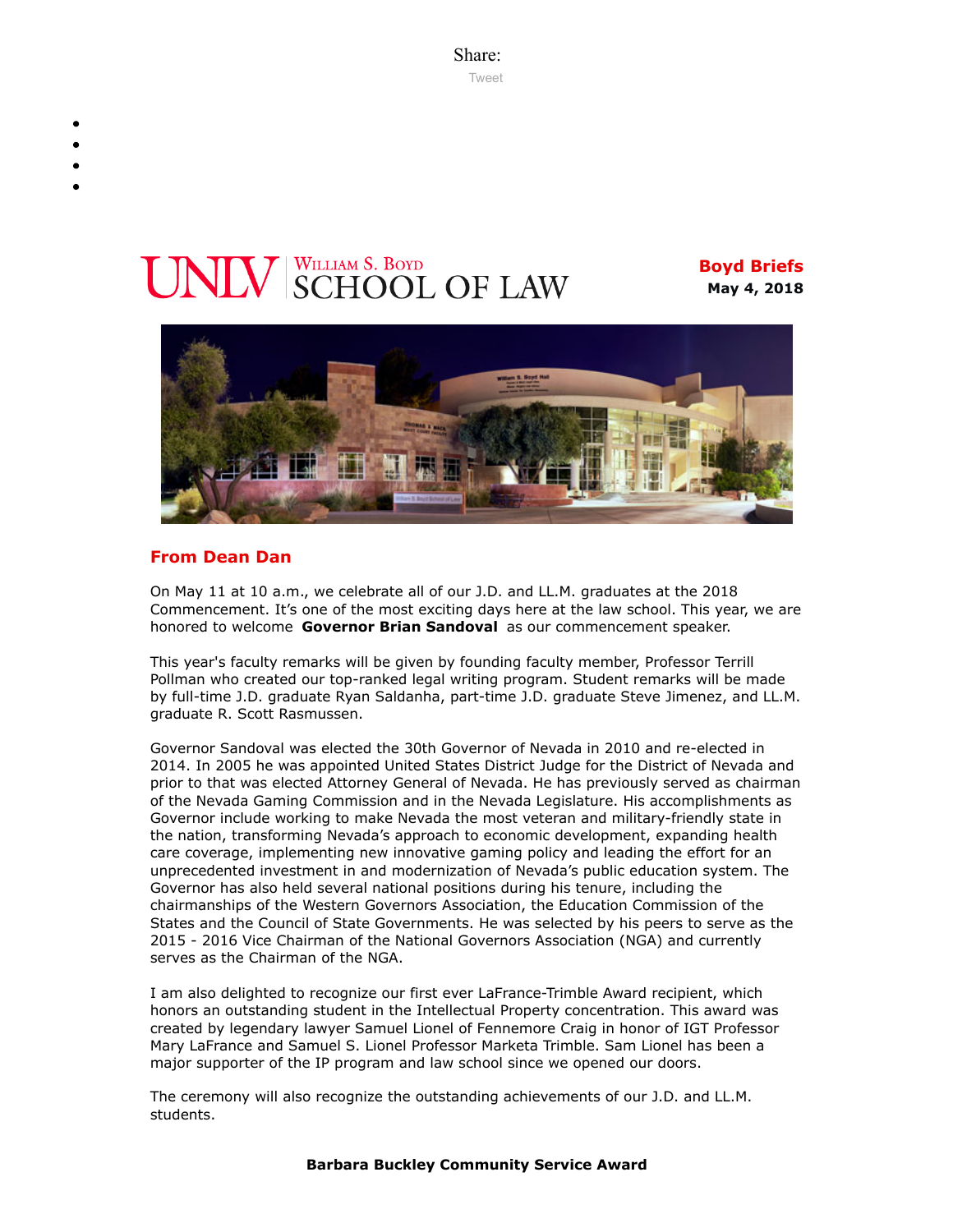*Recognizes outstanding commitment to community/public service*

Beatriz Aguirre

#### **James E. Rogers Outstanding Scholastic Achievement**

*Recognizes outstanding overall scholastic achievement*

Anna J. Avery

#### **William S. Boyd Outstanding Graduates**

*Recognizes scholastic achievement, overall leadership, and contribution to the law school community*

> Stephanie J. Glantz William D. Nobriga

#### **LaFrance-Trimble Award**

*Recognizes an outstanding graduate in the Intellectual Property Concentration*

Katie Fox

#### **Clinic Legal Education Association**

*Recognizes excellence and achievement in the clinical program*

Seleste Anthoni Wyse

#### **Dean's Awards**

*Recognizes individual contributions or accomplishments of note to the law school community*

Julia Ann Barker T. Charlotte Buys Scott W. Cardenas Andrew S. Clark Kezziah Jayne Dale ne Lloret Eric C. Duhon Christyn Paige Foley Alysa Grimes Kristopher J. Kalkowski Briana E. Martinez Racheal Anne Curtis Ross Alex Velto Seleste Anthoni Wyse

#### **Scribes, The American Society of Legal Writers**

*Recognizes excellence in legal writing while in law school*

Anna J. Avery Julia Ann Barker Scott W. Cardenas Hayley Jordan Cummings Alex Velto

Best,

Dan Dean & Richard J. Morgan Professor of Law [daniel.hamilton@unlv.edu](mailto:daniel.hamilton@unlv.edu) [facebook.com/DeanDanHamilton](https://www.facebook.com/DeanDanHamilton)

# **Faculty Spotlight: Lori D. Johnson**

*Lori Johnson is an Associate Professor of Law with expertise in Rhetoric, Lawyering Process, Professional Responsibility, and Transactional Law.*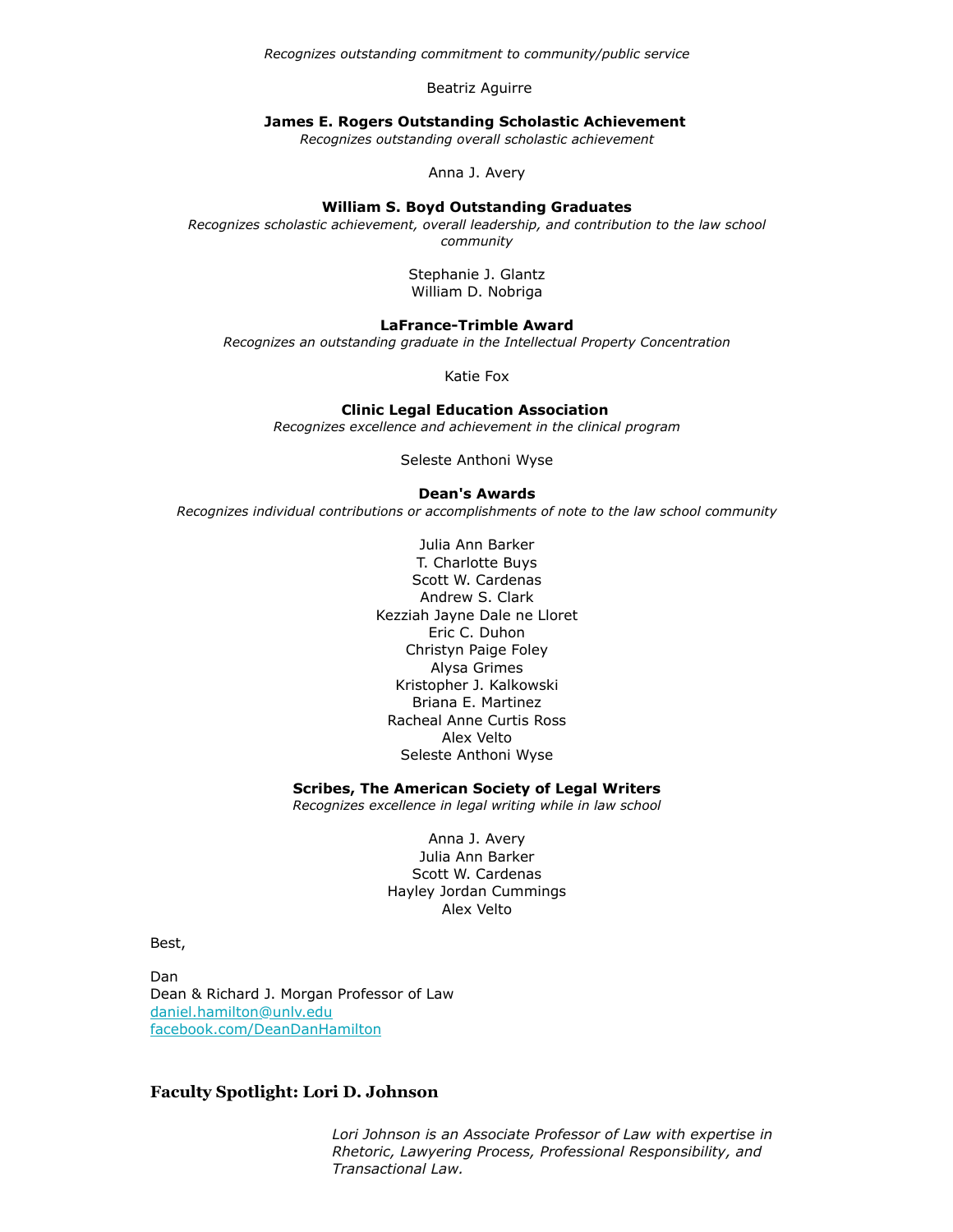

# **Which of your recent books or articles should I read?**

My scholarship focuses on how various modes of inquiry inform the practice of transactional law. This research can help practitioners, teachers, and students of transactional law hone their skills in contract drafting and deal-making. An article that I'd recommend is *Redefining Roles and Duties of the Transactional Lawyer: A Narrative Approach* , available later this month in the St. John's Law Review. In this paper, I describe how to effectively use narrative techniques in transactional lawyering by providing concrete examples.

#### **What's the most important thing you are working on right now?**

Drawing on my research and teaching of professional responsibility, I have been advising professionals in various industries on the ethical and professional use of technology. Specifically, I have lectured and consulted with lawyers, doctors, and dentists concerning their use of social media, search engine optimization, and internet advertising. During last year's session of the Nevada Legislature, with the help of several student research assistants, I drafted legislation and testified before the Nevada State Senate on behalf of a local dental professional seeking further oversight of online advertising and search engine optimization in his field.

This research has prompted me to begin writing an article concerning recent changes to the American Bar Association's Model Rules of Professional Conduct concerning lawyer competence. Specifically, the ABA added a comment to the MRPC requiring lawyers to stay up-to-date on "the benefits and risks associated with relevant technology." This technology competence requirement has been adopted in 31 states, and it is unclear how it will be enforced, particularly in transactional practice. I am working to provide transactional lawyers and educators with guidance on how to comply with this new requirement.

#### **What is it about being a law school professor that inspires or motivates you?**

Seeing my students succeed. Regardless of their field of practice or career path, I am constantly motivated by the hard work and success of my current and former students. Teaching at Boyd for nearly eight years, I've now had the pleasure of seeing my former students progress and flourish in legal communities both here in Nevada and across the country. Whether in the public or private sector, litigation or transactional practice, seeing students achieve their personal and professional goals has inspired me to constantly refine my teaching and research. I aspire every semester to assist students in adapting to a constantly changing legal workplace, and prepare them for success.

### **Student Spotlight: Leonardo Benavides**



### **You've spent some time working in the political arena. Is that an arena to which you'd ever wish to return?**

Yes, politics while often messy, is always interesting and changes daily. It's also a bit of a mental challenge that I welcome when it comes to figuring out where the politics end and where the policy begins. Most importantly, it's a great way to try and help solve many of the problems facing our state today.

#### **What's your dream travel destination?**

Definitely Japan! Whether the hustle and bustle of Tokyo or the idyllic and peaceful temples of Kyoto, there's so much to visit and

explore. The food, the pachinko parlors, and the robots are all just some of the attractions I'd want to experience. I've heard a couple of my 2L friends are planning to go there for their post-bar trip next year. I may just have to tag along with them.

### **What law school course has been a difference maker for you?**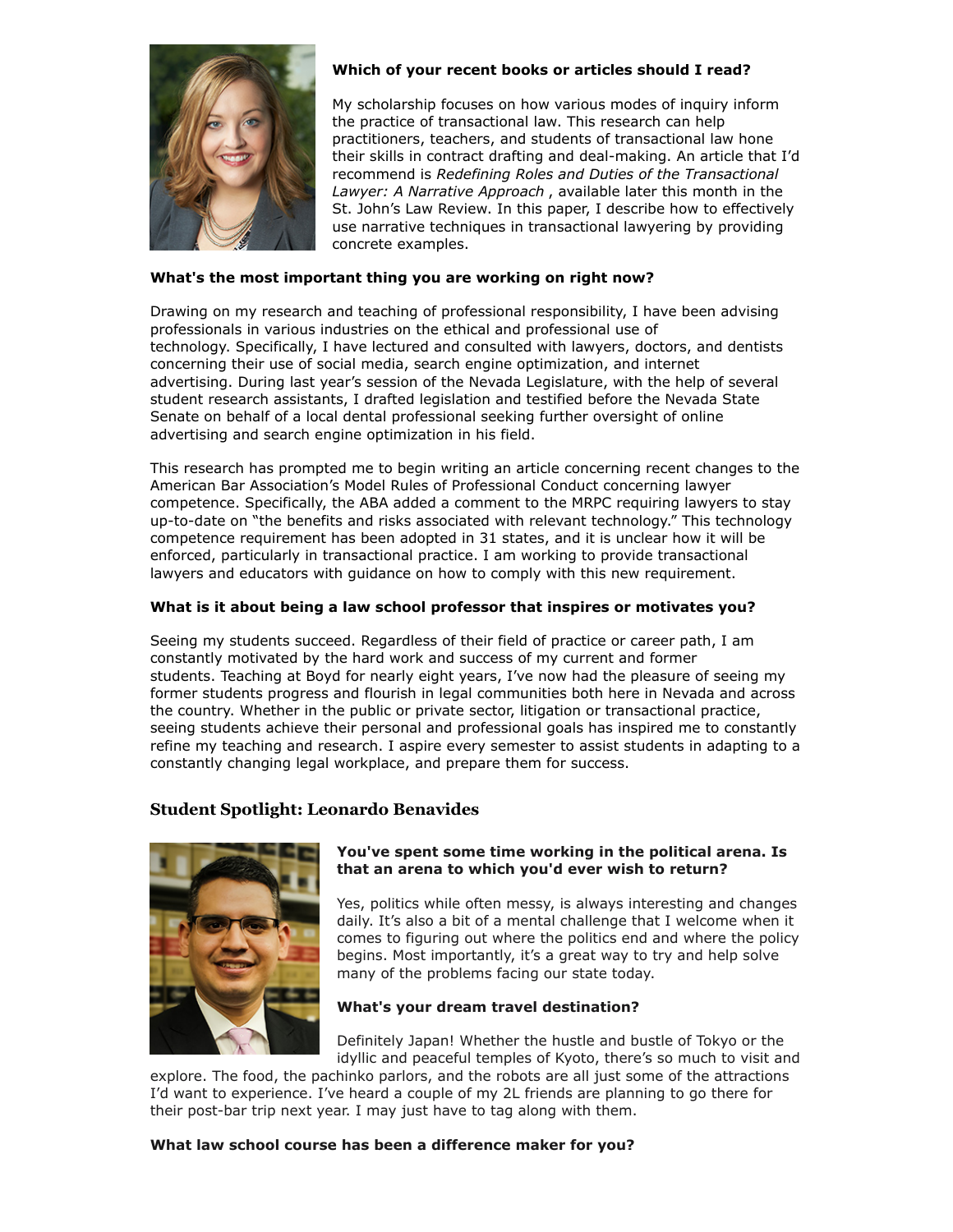Legislative Policy with the Professors [Erin and Sam] McMullen that was taught during the legislative session in Carson City. It was as practical a course as I could ask for. We got to draft our own bills and present them to our professors, fellow classmates, and actual legislators and lobbyists. And let me tell you, the people with the hardest questions where my fellow students, but I appreciated it because I really got to learn the process defending and advocating for my bill.

# **What's happening after graduation in May and the bar in July?**

Someway, somehow, I will be going back to Carson City for the next legislative session. I'm not sure quite how the journey will take me there yet but I'm pursuing a few promising opportunities as I look to continue serving the great state of Nevada.

# **Alumni Spotlight : Matthew Dickerson '05**



*Matthew is the founder and president of Tenshon, LLC, a tensile fabric structure manufacturer based in Mesa, Arizona.* **What is the best moment of your career so far?**

My early years following law school when I clerked for U.S. District Court for Nevada Judge George Foley, Jr. While I loved my time at the court, however, it taught me that my true passion was applying my education in the business world. If I had to pick the best moment so far, it would have to be tomorrow. I am fortunate to be able to create and shape my future every day. This simple fact is an unbelievable privilege and blessing. I look forward with great optimism for all the tomorrows and the opportunities they will provide for myself, my

employees, and our families. If that is too much like a cheesy high school graduation speech, sorry, but I get more sentimental as I get older.

# **What was the toughest lesson you've learned so far in your career?**

Failure can and will happen so embrace that fact now, and do all you can to prepare for and mitigate the impending reality. When you run your own company, you are responsible for everything. That includes your own mistakes and those made by everyone you employ. The more the company grows, the more burden I feel in this regard. Personally, I have made some big mistakes in business, and felt the deep financial and emotional consequences. Often, if not daily, I also must deal with the mistakes of my employees. This has taught me to be even more vigilant and methodical in my business approach. My legal education has been very helpful in that regard.

### **How did you get into the manufacturing industry?**

That requires a long answer. The short of it, though, is I saw a business opportunity in an underserved manufacturing market. I bought a sewing machine on Craigslist; then spent the next year perfecting a manufacturing technique that I felt could be vertically applied and scaled. From there, I learned and got certified in a variety of manufacturing processes like welding, CNC table operation, etc. Applying my previous understanding of web design and marketing--and A LOT of long hours and association with amazing employees--got us to where we are today.

### **When you were a kid, what did you want to be?**

An attorney. No joke. My dad, two uncles, and my grandfather are all attorneys. I felt it was my destiny to "rule the galaxy as father and son." Self-deprecating reference to the dark side and practicing law intended.

### **Do you have a motto and what is it?**

Anything is achievable with work and determination. I am a huge believer in hard work, the blessings of service, and that we can truly achieve what we desire if our intentions are pure and we pound the pavement long enough.